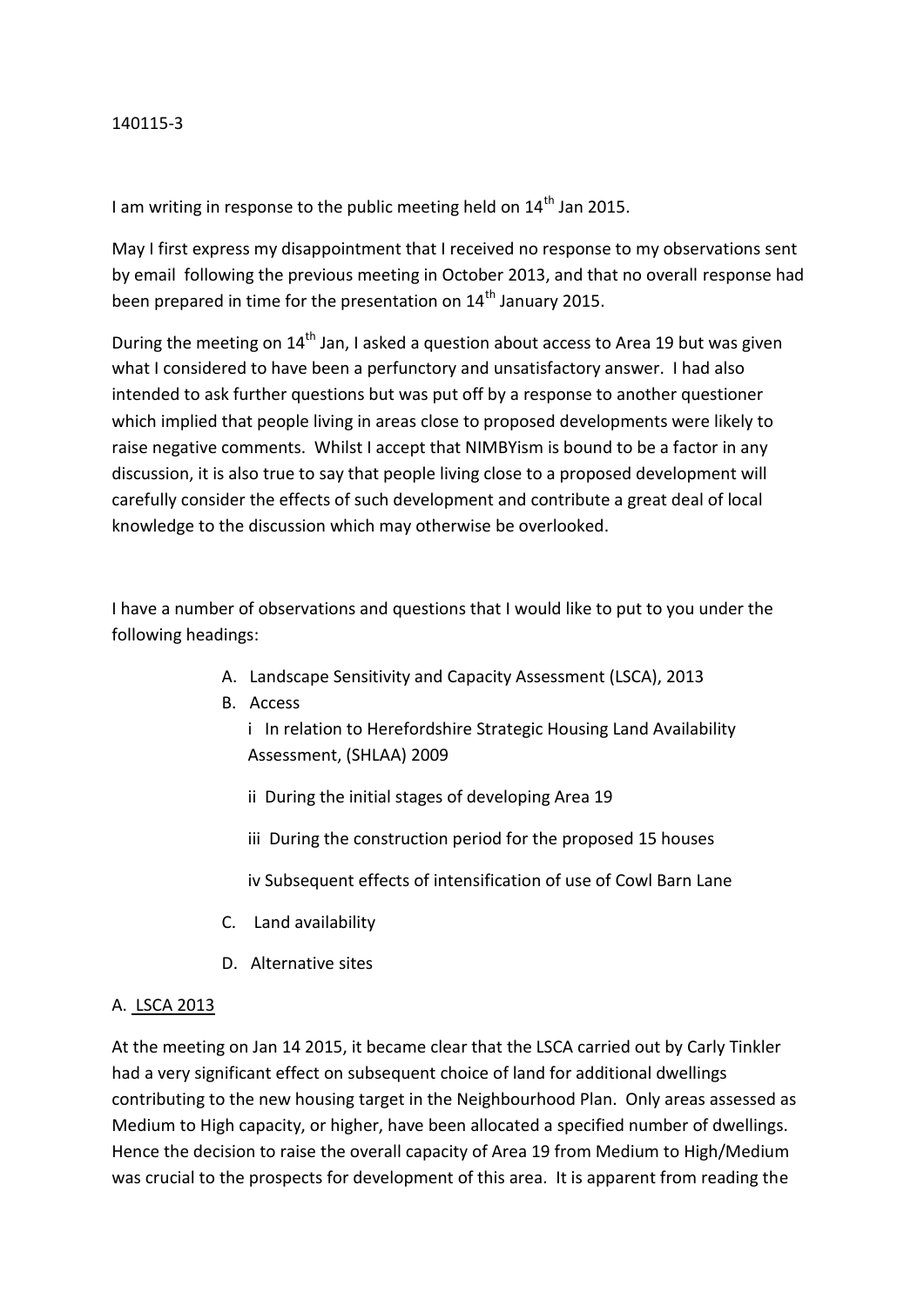report that this was a marginal decision, so in view of the following incorrect and/or contentious statements in the report I believe that this area's LSCA should be reassessed.

Quotations from the LSCA summary for Area 19 and/or Appendices A and B are shown in larger, italic type.

# "*This is an example of an area which scores poorly in terms of landscape condition due to neglect and lack of management*"

Is the neglect of a traditional orchard (even to the extent of refusing to allow the Colwall Orchard Group to assist in its restoration) reasonable grounds for allowing development? If so, it is obvious that other orchard owners will be encouraged to use similar tactics to maximise income from their lands. The report does concede that "*the landscape character and visual amenity could be improved through management/replanting which would in turn increase the value (and GI function) of the area."*

*"in landscape terms (*Area 19*) appears to contribute little apart from at a very local level"*

# *"well used by school and local walkers"*

# *"Has a high local (rather than any wider) value"*

In the report there are several references to a Key path (running  $E - W$  along the northern boundary of Area 19) linking Brockhill Rd with Mathon Rd. However, the report fails to mention that the path along Cowl Barn Lane links to Colwall Stone and the railway station (avoiding the main road as it passes along Silver St, behind the Chemist shop). This path is extensively used not only by local walkers but by visiting hikers, often in substantial groups, throughout the year. This route is described in several walking guides, including "Walks around Colwall and the Malverns" by Elsie Godsell (prominently displayed in Colwall library) and is clearly marked as a walking route in "Around and About The Malvern Hills" – the most frequently sold map in the Malvern Visitor Centre office in Malvern High Street.

*"Not visible from hills apart from occasional glimpse"*

*"The northern edge of the settlement is drawn around the boundaries of an old orchard, for example, which is hidden view from all but the closest viewpoints"*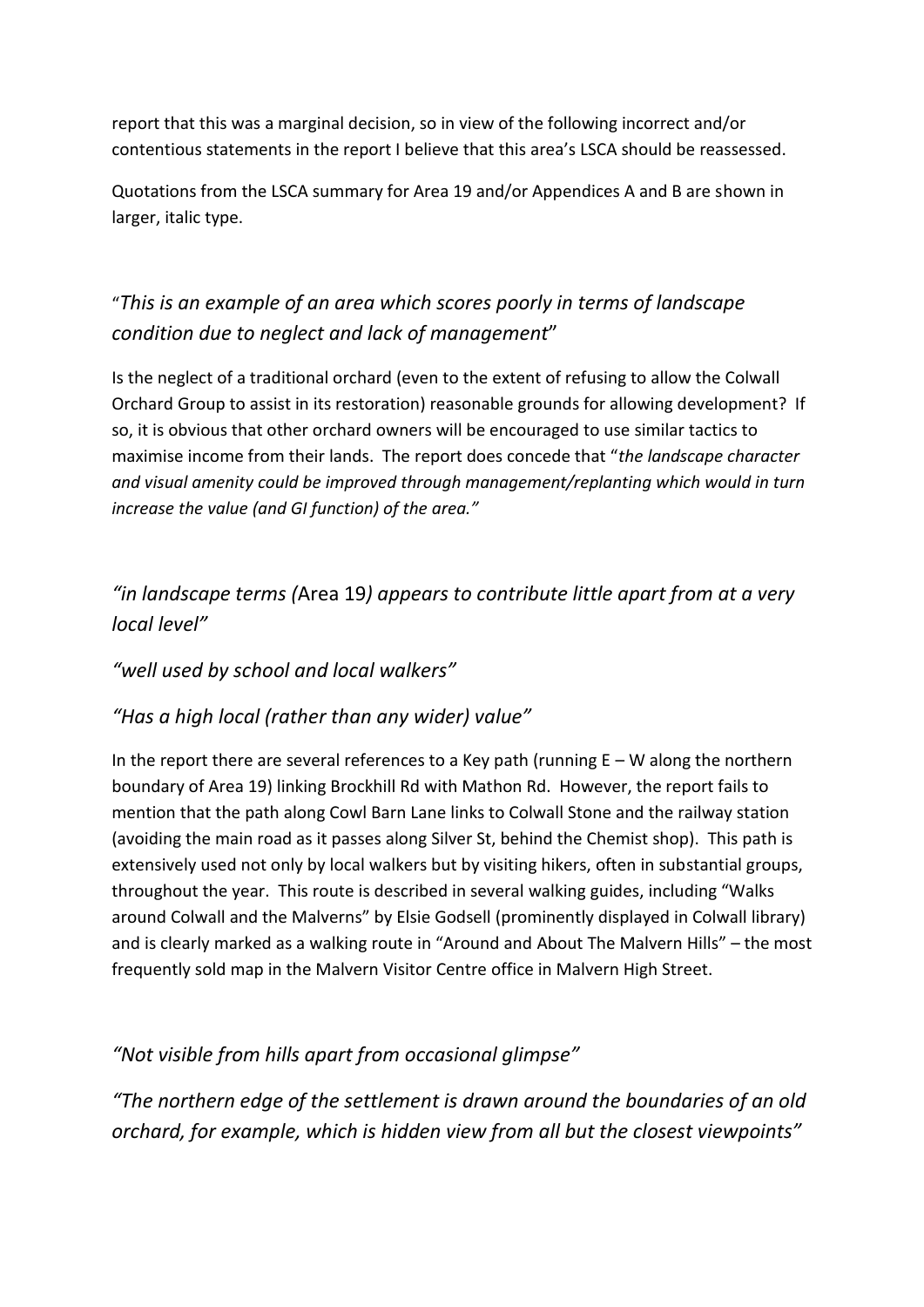These statements are totally untrue. Yesterday I walked around the western and northern boundaries of the old orchard in Area19 where it is proposed to build 15 houses, and have taken photographic evidence that the whole of these boundaries can be clearly seen from the entire ridge walks on Perseverance Hill and Pinnacle Hill. Today I have walked these ridges and obtained further photographic evidence, an example of which is attached (I will take better photographs when the weather is better for photography). When viewing this photograph bear in mind that the fruit trees within the area will have been cleared for development so the land and housing will be more clearly defined.

Not including Jubilee Hill (from where any views of Colwall are obscured by trees high on the hillside) this amounts to more than a 1 km walk on the Malvern Hills from where substantial parts of Area 19 can be continuously seen. The term "*glimpses*" is highly inappropriate and misleading. These observations are of ground levels of Area 19 to the west of the Downs School Sports Hall and the three adjoining houses in Covent Garden. Once the height is raised to the roof tops of the proposed 15 houses, even more of the development will be visible over the sports hall roof, and the view of high trees on the western boundary (bordering Cowl Barn Lane) will be at least partially obscured by the dwellings.

 Surely this recording error affects the LOW grading of views inwards/outwards in step 3 of the LSCA and also the local scenic value in step 5.

# *"Could be argued to be a good prospect for development, especially as it backs on to the recently completed houses at Covent Garden"*

In view of the evidence that any development in Area 19 will be visible from the hills, the combination of Covent Garden and Area 19 developments will make a combined area of development of 35 dwellings which, together with the Downs school buildings will make a large continuous area of visible development in the northern end of Colwall. Currently the green lung of Area 19 softens the landscape view of this area which is already scarred by the prominent roof of the sports hall when viewed from the hills. Place buildings in Area 19 and the sports hall will look even more like a factory development.

# *"including an old track along Cowl Barn Lane. Edges and quality eroded due to high level of use, loss of natural vegetation and lack of management"*

This statement is a very negative appraisal of the last remaining section of a very old (possibly ancient) track which linked Colwall Stone (and probably Evendine if we go further back in history) and Brockhill/The Purlieu as it exits the village through a green lung to the open countryside beyond. Passing N along Cowl Barn Lane, just beyond the short residential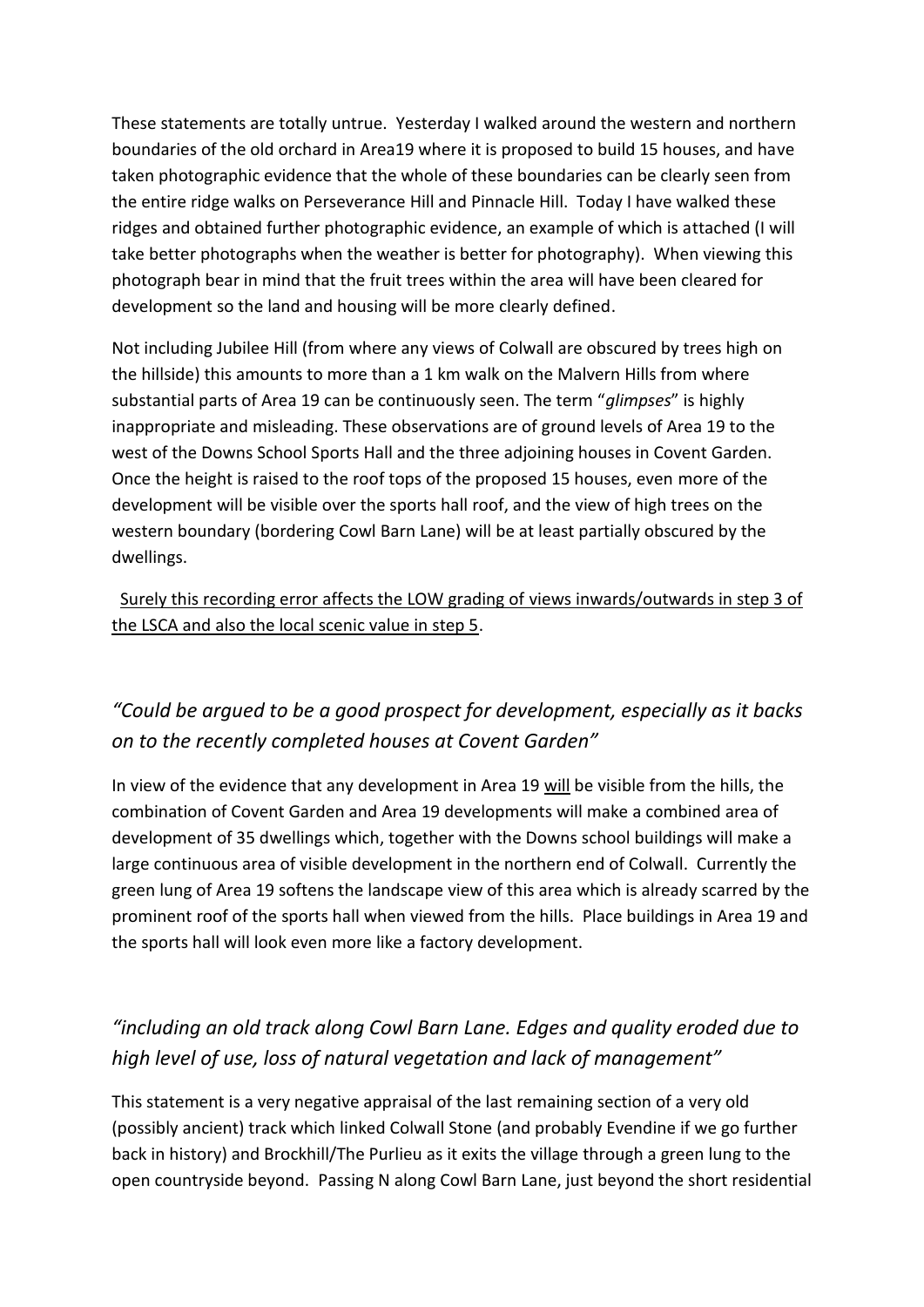section, walkers enter a tunnel formed by overhanging branches from trees in the protected sections of woodland to either side of this narrow section of the byway. In a ditch to the E is a stream (tributary of Cradley Brook) running for a short distance alongside the track. Almost immediately, the track passes through a substantial hollow way which extends as far as the entrance to The Cowl Barn. For most of its length it is approximately 1.5m deep\* (1.7m at the deepest point) and 0.8 m deep in the section which extends about 10m S of the existing gateway into the eastern section of Area 19 where the 15 dwellings are proposed to be built. The report fails to even mention the hollow way, let alone emphasise its significance in indicating the age and history of the track. Surely the above features should be highly valued as contributors to the Landscape Character and Visual Amenity. Guidance on landscape character published by The Countryside Agency emphasises "internal landscapes *within* the village", not just views to and from the village.

#### \*measured from the natural ground levels to either side.

Whilst the old orchard in Area 19 clearly has some potentially very important ecosystems, biodiversity and visual amenity value for people walking along the perimeter tracks (and could even be improved in these respects) I am unable to have access to the land so cannot make detailed, informed comment. Hopefully, others who have gained access in the past will be able to make their observations known to the Parish Council. The biggest concern for me is the protection of the tree-arched hollow way section of Cowl Barn Lane and the adjoining woodland areas designated to be under the "Protection of Open Areas and Green Spaces" according to the map distributed on  $14<sup>th</sup>$  January. In view of the necessity for access through these areas if houses are to be built on Area 19, I conclude that much greater consideration of the potential damage to these features should be included in the overall assessment of Landscape Capacity.

#### B. Access

#### i) In relation to Herefordshire LSHAA, 2009

#### According to

[www.herefordshire.gov.uk/media/5445519/schedule\\_of\\_sites\\_rscs\\_and\\_hubs\\_.jan12.pdf](http://www.herefordshire.gov.uk/media/5445519/schedule_of_sites_rscs_and_hubs_.jan12.pdf)

and appendix 11 of the Herefordshire Council SHLAA 2009,

site reference O/Col/005 (same 0.84 ha site as Area 19) is "*not achievable*" as a site for potential housing for the period up to 2031. In answer to the question "Is the site suitable and achievable for development", it is stated "*No. Cowl Barn Lane is too narrow to*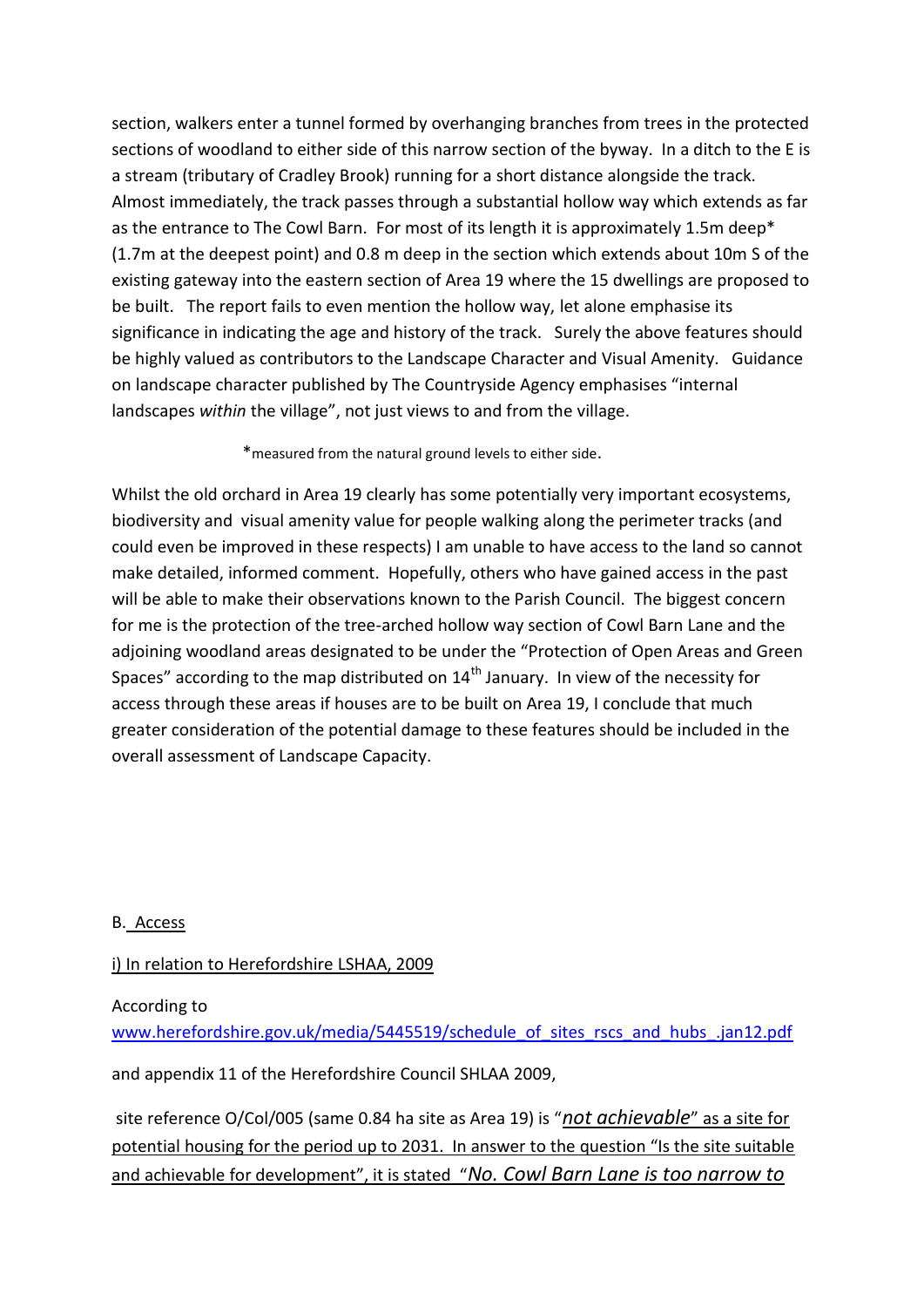# *intensify use; limited scope to widen and visibility is very poor at the junction with Old Church Road*"

This site was not reviewed in 2012.

So three questions need to be asked:

What, in respect of access to Area 19, has changed since the above decision was made and published in 2009?

Why has the Colwall Parish Council Neighbourhood Planning steering group seen fit to recommend the building of 15 houses on a site already described by Herefordshire Council as not being suitable or achievable for development?

Why was it that at the public meeting of January 14, 2015, the only statement about access to Area 19 was "also access limitations" and despite a specific question about access there was no reference to the highly significant, unequivocal conclusions previously made by the County Council?

## ii) During the initial stages of developing Area 19

As we have all seen from the development of the bottling plant site, for a site of 15 houses with no existing roads, there would have to be a great deal of ground works involving heavy machinery, and large lorries carrying materials to the site and taking away soil. In the early stages, before internal roads are created or a proper entrance constructed, where will these large vehicles turn? Is it anticipated that they will back all the way to Old Church Rd and perform the dangerous exit in reverse?

As far as I can judge, the first possible point of entry to Area 19 beyond the protected area to the east of Cowl Barn Lane is at about the position of an existing farm gate which is part way along the hollow way, and will need widening to create access. The stream will also need to be avoided, so long vehicles turning into the site will first need to swing to the west of the track before being able to turn into the field on the east side of the track.

Clearly it will be impossible to prevent considerable damage to the protected areas either side of the single track byway.

iii) During the construction period, very large numbers of heavy/long vehicles will need to drive down Cowl Barn Lane, in places negotiating a roadway between houses that is only 2.7m wide (3.6m between garden walls). High vehicles, including removal vans, will need to pass through the previously described tunnel of trees, thus ensuring the final destruction of the landscape character and visual amenity value. Currently, refuse vehicles stop before entering this section of Cowl Barn Lane.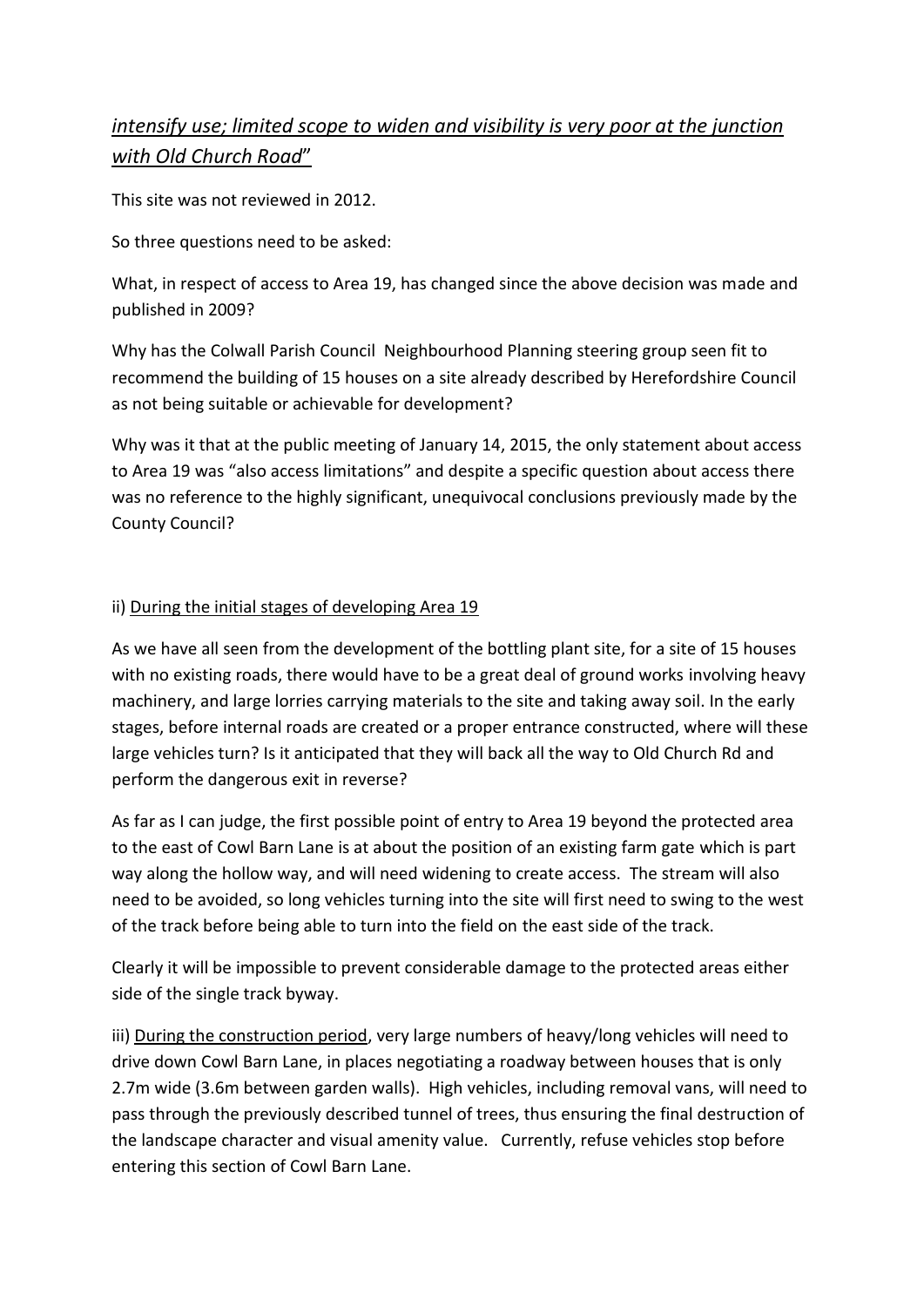iv) Subsequent effects of intensification of use of Cowl Barn Lane. Again, Hereford Council have already published their assessment of this situation. It deserves to be reiterated:

*"Cowl Barn lane is too narrow to intensify use; limited scope to widen and visibility is poor at the junction with Old Church Rd"*

It seems reasonable to suggest that an additional 15 dwellings would triple the vehicular use of Cowl Barn Lane.

### C. Land availability

It is well known to local residents that the owner of Area 19 has, for years, been seeking to sell the land for development. Presumably the Parish Council is also aware that the land is likely to be available. However, has the Council checked whether any covenant barring sale of the land for development was signed by the current owner when the land was purchased?

## D. Alternative sites

I would like to clarify that this section of the submission is ONLY my personal view on alternatives. Other sections of my submission have been seen and discussed with some neighbours who have indicated that they may contact you to concur with my findings . The Alternative Sites section has not been seen by all others who may well have different views.

I appreciate that the Parish council has a difficult job to do in preparing a Parish Settlement Plan. Whilst not wishing to divert attention from my observations on Area 19, I feel that I should contribute my views on where I have preference for development sites. I gave a lot of thought to this as I walked the hills today. Looking down on Colwall it struck me that the landscape is characterised by dense but tree screened developments in the northern end, dense but less hidden developments around Colwall Stone, and less extensive (but equally visible) developments in Colwall Green and in the Village Hall areas.

In terms of visual sensitivity, opening up more exposed areas of housing amongst the trees in the northern section would alter its semi-rural characteristics, whereas adding extra areas of housing alongside already visible settlements would, from a distance, mostly affect the overall shape of the village in the central and southern sections. With this in mind I would like to see less infill development and maybe two or three larger developments to accommodate the required housing.

Possible candidate areas are:

i. To the west of Colwall Green (Areas 7A and B) where two or even three rows of housing could balance the shape of housing development on each side of the Green and create a more complete community centred around the Green. Access would be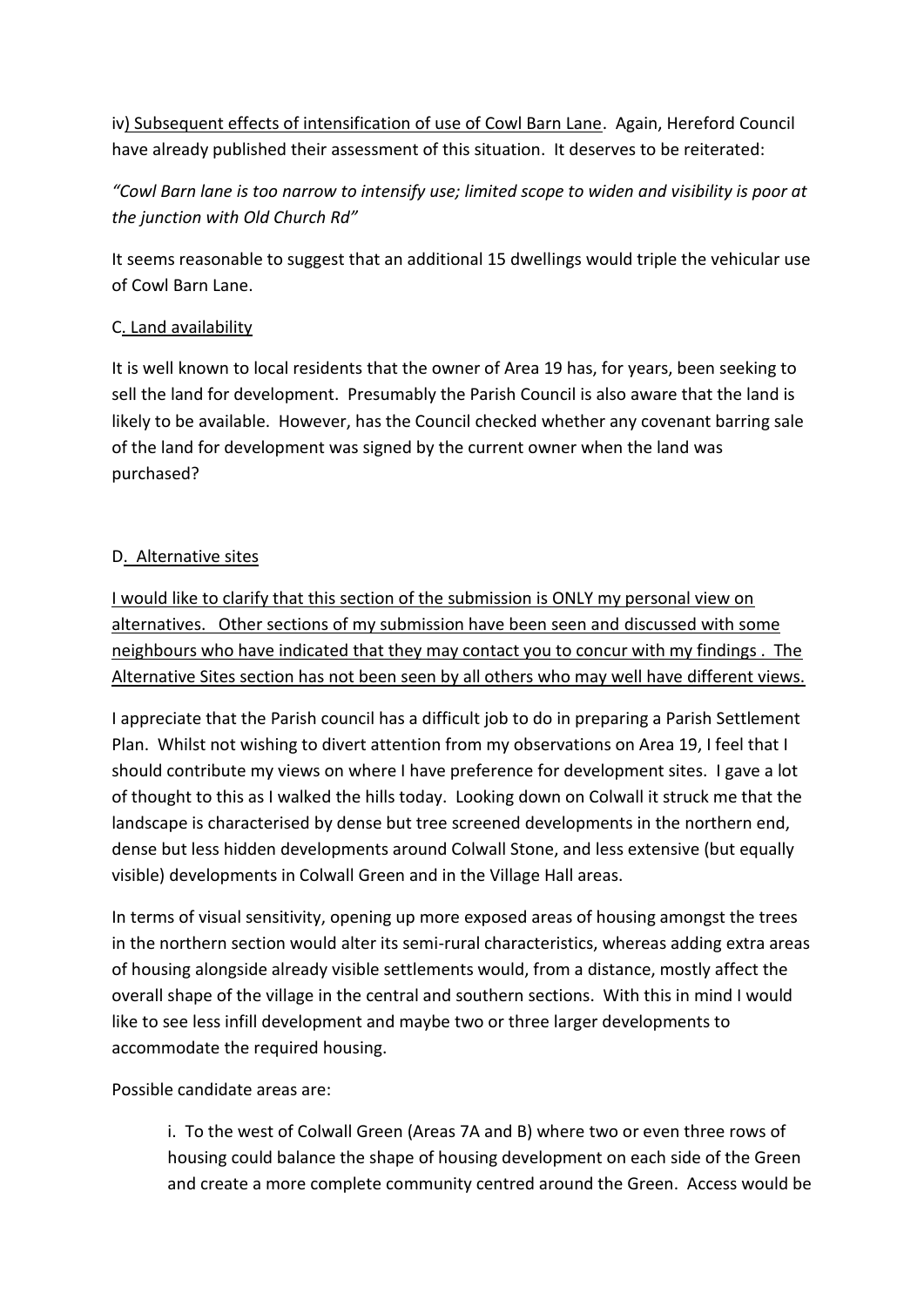straight forward and effects of the period of construction would be minimal for the local community. At the meeting on 14<sup>th</sup> January there was concern expressed about the lime trees alongside the road and (if I remember correctly) the number of driveways exiting onto the road. You may wish to consider the possibility that if two lines of houses were to be developed, then access to them could be from a new access road running parallel to the main road. Houses next to the main road could still face outwards onto the green but have garden paths leading to the front door with vehicular access from the road behind, thereby circumventing the potential problems of damage to the lime trees and too many vehicular exits onto the main road.

ii. Area 9A, extending more into Area 9 than currently proposed. Again, access would be straight forward. An advantage of substantial developments in Areas 9 and 7 would be the proximity to the Primary School and Village Hall amenities for younger families.

iii. Area 12 could be partially developed in the eastern half of the land with a new road entering from the straight section of Old Church Road to the east of Grovesend Farm. This could accommodate a substantial amount of housing without affecting the popular walking route down the track leading to the old ice factory. The housing to the east and south of this area is already exposed to views from the hills and development of area 12 would not radically alter the village shape when viewed from the hills. Creating a short-cut walking access to Colwall Stone might, however, be a problem.

#### In Summary

I am making a case for the LSCA for Area 19 to be reviewed and reassessed in view of what I consider to be several important defects in the assessment process for this area.

I have asked several questions regarding access to Area 19 via Cowl Barn Lane for which I would be grateful to receive answers.

### Please Note:

I am sending this submission by email and also by post so that I can include annotated photographs

### Response to the Public meeting held on 14 January 2015